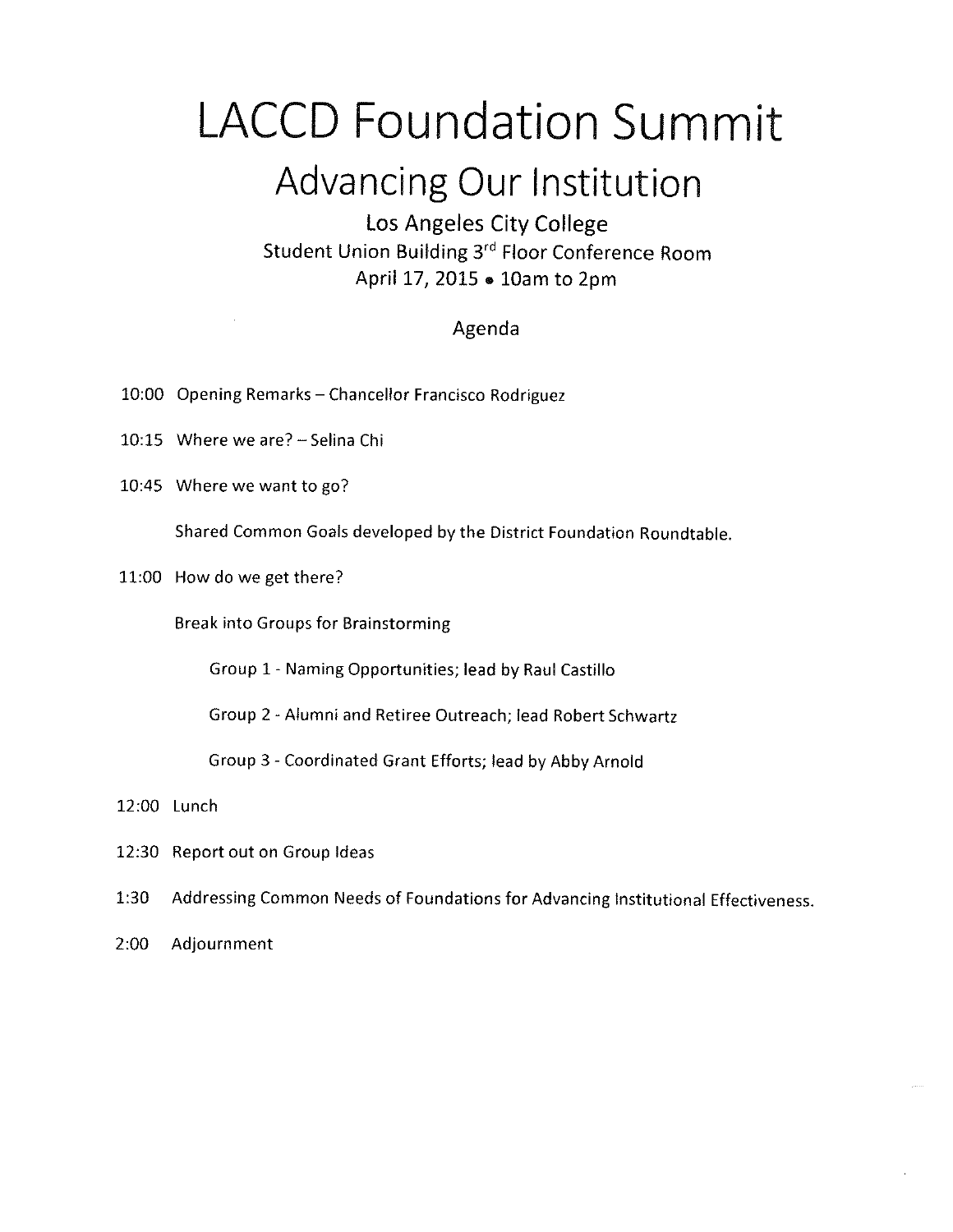## **Donor Bill of Rights**

- I. To be informed of the organization's mission, of the way the organization intends to use donated resources, and of its capacity to use donations effectively for their intended purposes.
- II. To be informed of the identity of those serving on the organization's governing board, and to expect the board to exercise prudent judgment in its stewardship responsibilities.
- III. To have access to the organization's most recent financial statements.
- IV. To be assured their gifts will be used for the purposes for which they were given.
- V. To receive appropriate acknowledgment and recognition.
- VI. To be assured that information about their donations is handled with respect and with confidentiality to the extent provided by law.
- VII. To expect that all relationships with individuals representing organizations of interest to the donor will be professional in nature.
- VIII. To be informed whether those seeking donations are volunteers, employees of the organization or hired solicitors.
	- IX. To have the opportunity for their names to be deleted from mailing lists that an organization may intend to share.
	- X. To feel free to ask questions when making a donation and to receive prompt, truthful and forthright answers.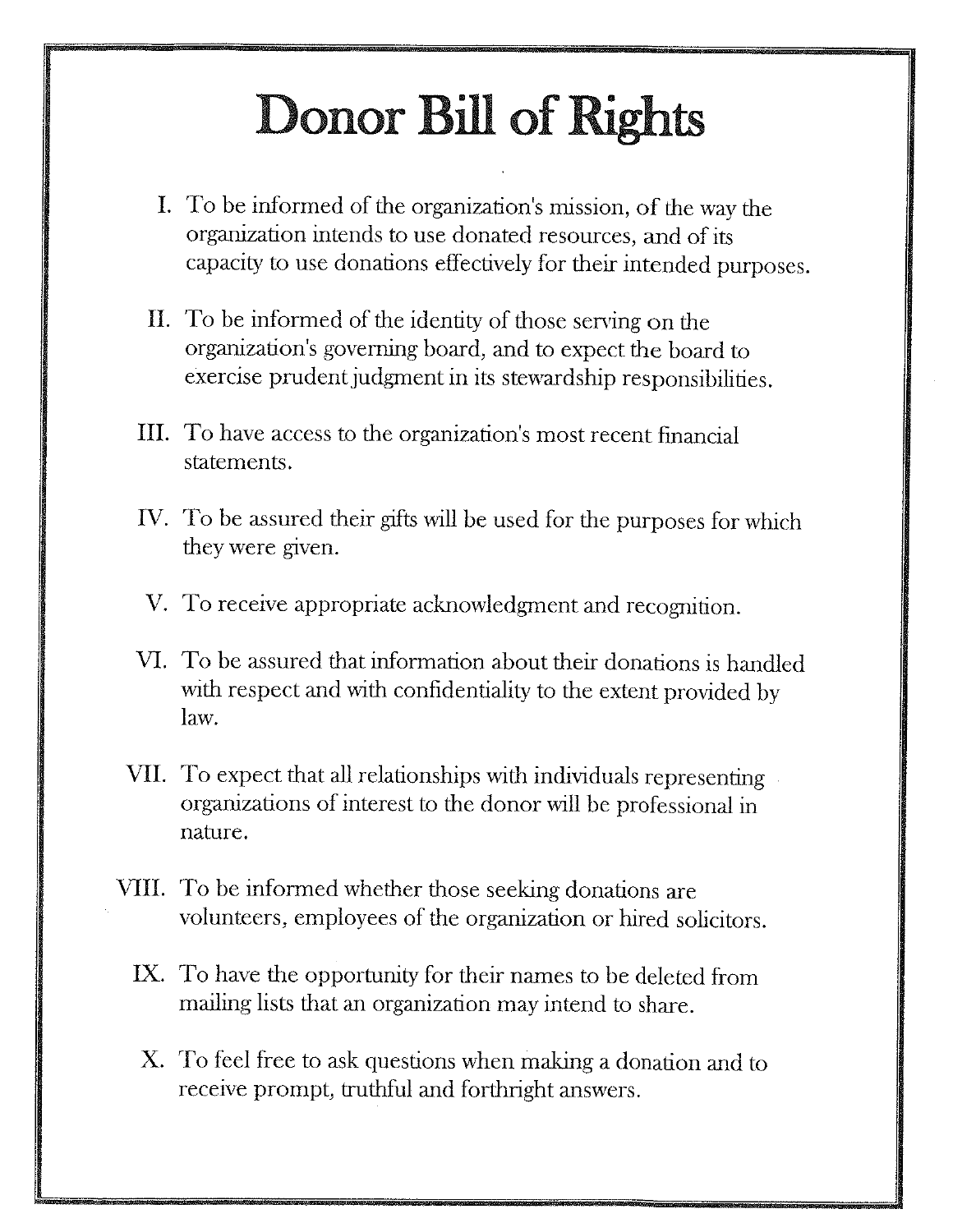

6033 WEST CENTURY BOULEVARD. **STH FLOOR** LOS ANGELES, CALIFORNIA 90045 T: (310) 981-2000 F: (310) 337-0837

153 TOWNSEND STREET, Stime 5.20 SAN FRANCISCO, CALIFORNIA 94107 7: (415) 512-3000 F: (415) 856-0306

5250 NORTH PALM AVENUE  $\texttt{SUTE}~310$ FRESNO, CALIFORNIA 93704 T: (559) 256-7800 F: (559) 449-4535

**LIEBERT CASSIDY WHITMORE** 

550 WEST "C" STREET, SUITE 620 SAN DIEGO, CALIFORNIA 92101 T: (619) 481-5900 F: (619) 446-0015

### **CASE Conference for Community College** Advancement

### **Using Race and Gender in** the Award of Scholarships: What it means for California **Community College** Foundations

10/2/2013 PRESENTED BY:

**Frances Rogers** 

WWW.LCWLEGAL.COM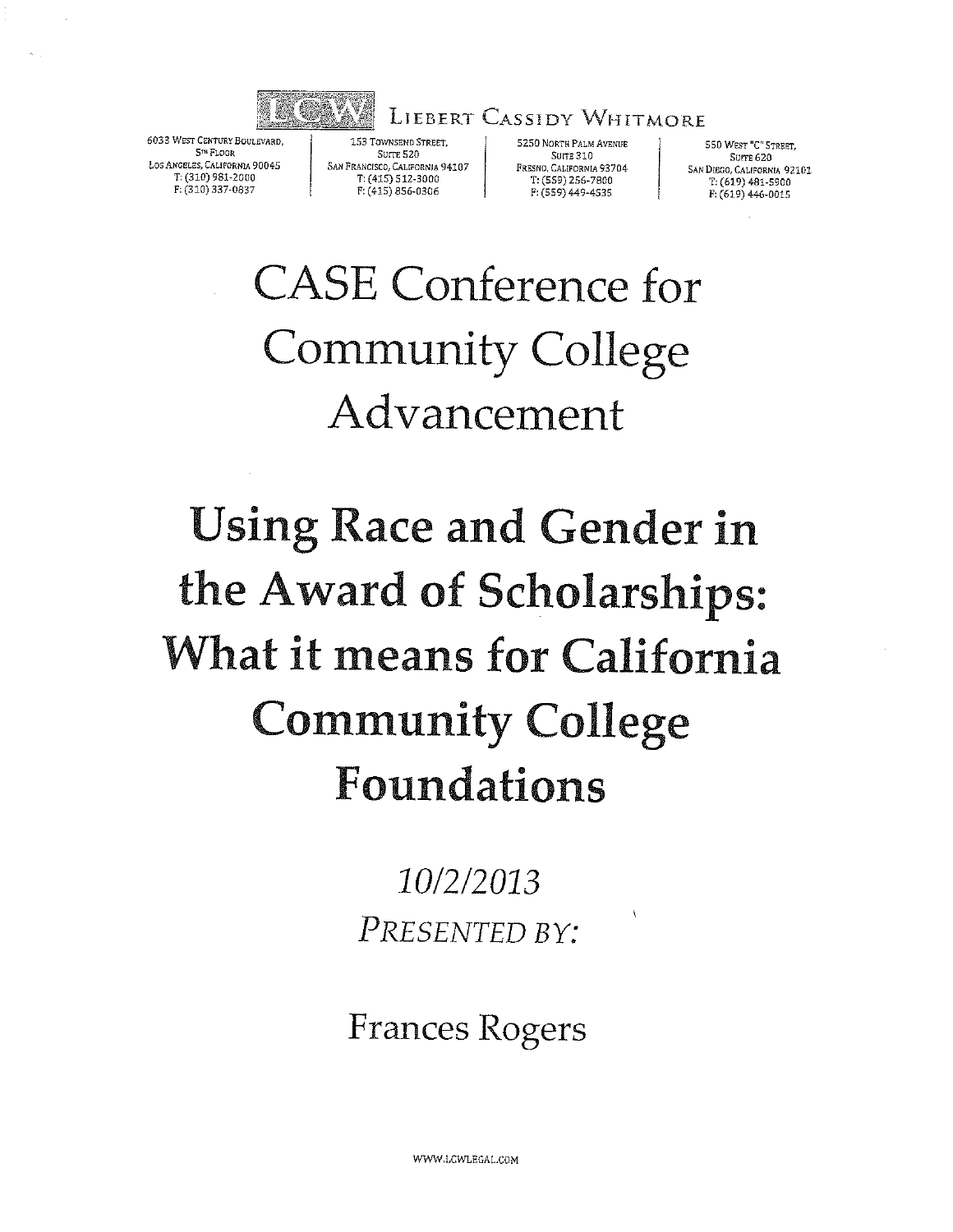# When B A GMencench?

Council for the Advancement and Suppor - Council for the Advancement and Suppo<br>See definition: Education definition:

"Advancement is a strategic, integrated method of managingrelationships to increase understanding and support amon educational institution's key constituents, including alumn friends, government policy makers, the media, members c community and philanthropic entities of ail types."

#### $\Box$  $NCCCF / CASE MOU - 2012$

- **CASE** expanded its reach within the Community  $\Box$ College system
- NCCCF expanded its contact base nationally  $\Box$

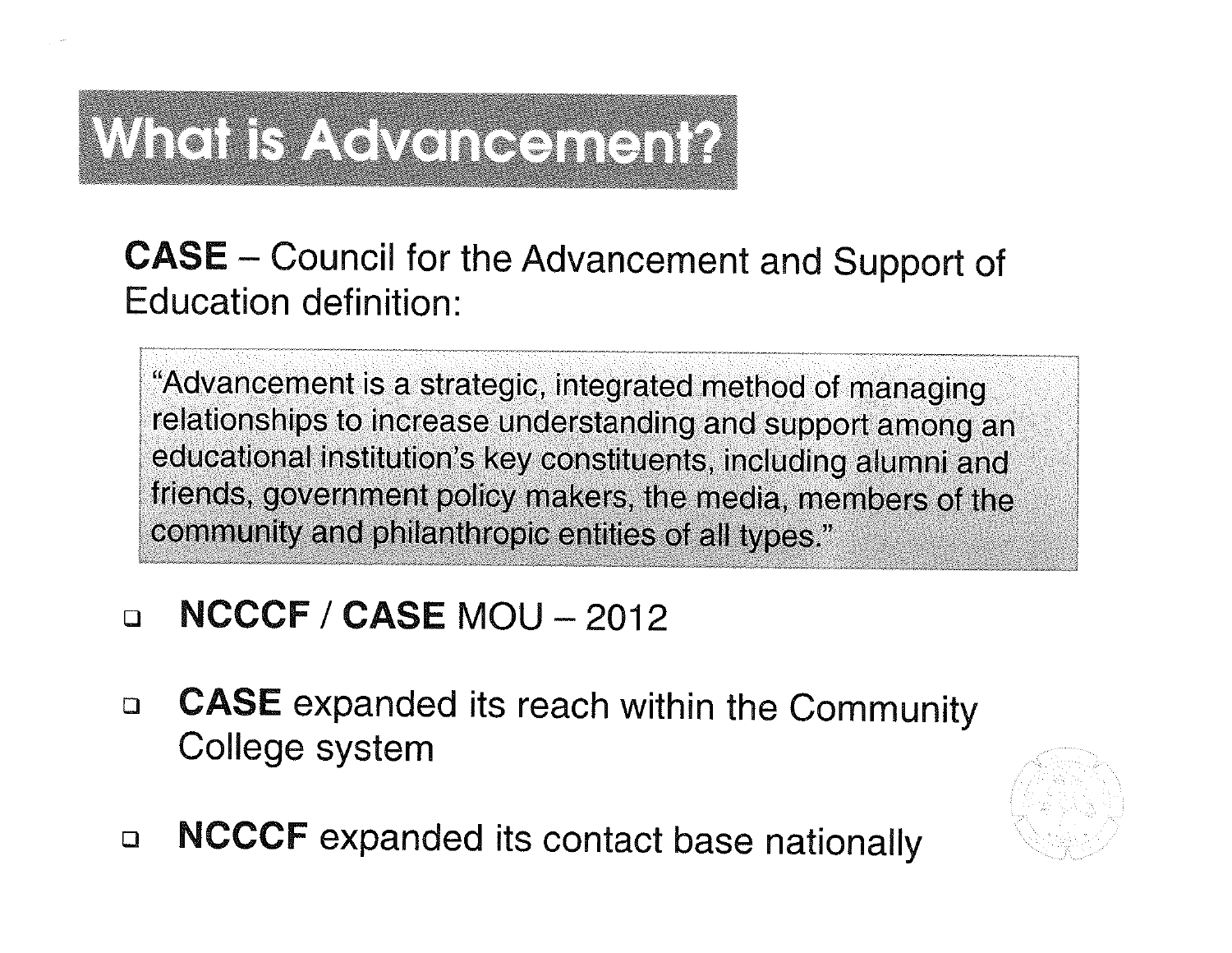## Mitti Kock Volkingingin LOOKITK SENETIM OF?

- 1. External Affairs President / Foundation
	- **D** Articulate the needs to foster support
	- **Engage** in civic and corporate events  $\Box$
	- **Establish relationships with partners**  $\Box$
	- Appeal for financial support for the college  $\square$
	- Advocate for legislative support on behalf of college  $\Box$

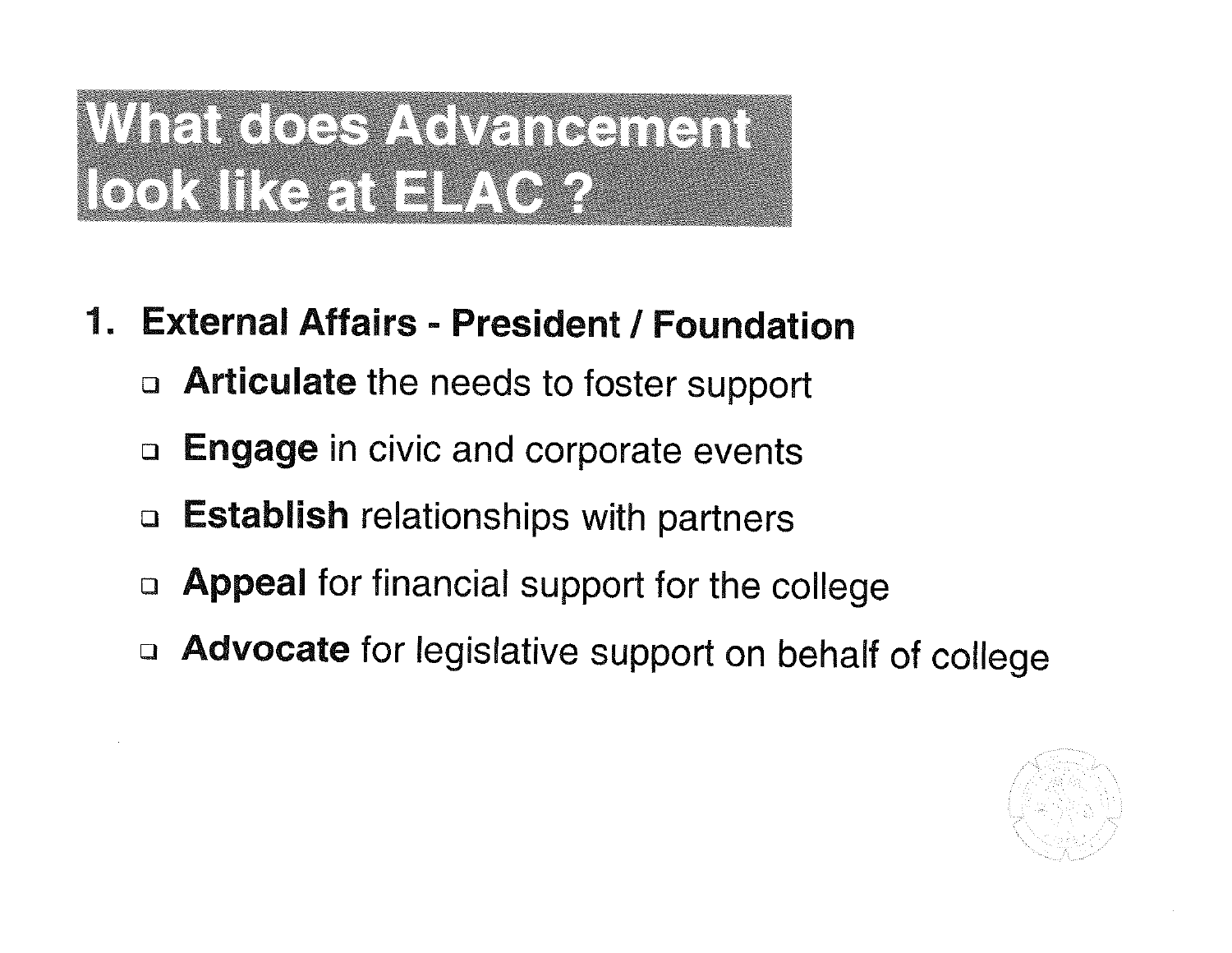## WichclossAcMarchen LOOKTREET EAGR

### 2. Research and Planning - OIE

- Establish data driven decision making processes  $\Box$
- **Program Review, Strategic Planning.**  $\Box$

### **Accreditation**

- Internal and External Scan, SWOT  $\Box$
- **D** Provide Data for Program Evaluation

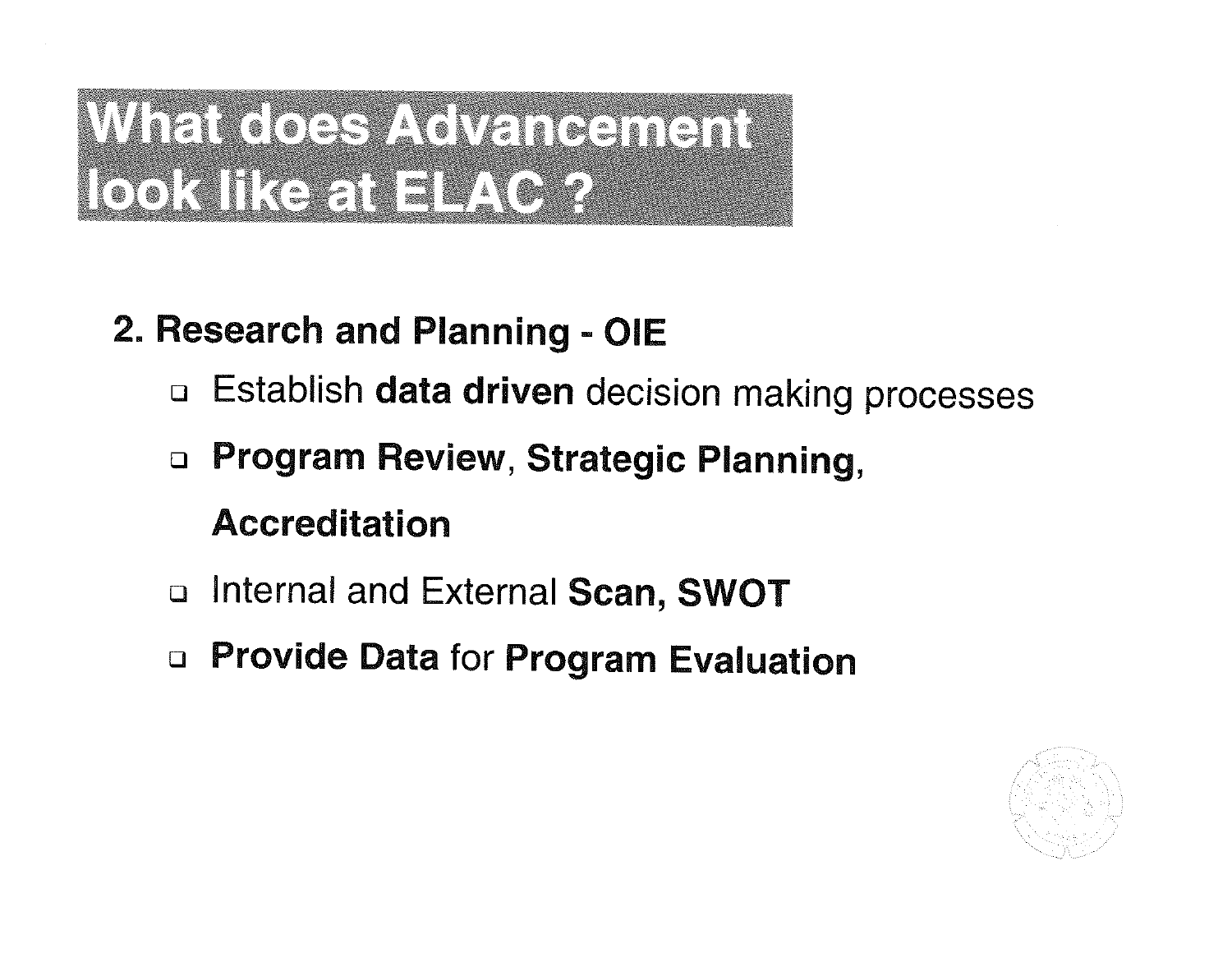## Wielkockszkokencench LOOKITKE EN ELATOR

- 3. Resource Development RIDO/ELAC Foundation
	- □ Competitive Grants to support programs
	- **Voter approved Bonds for Buildings**  $\Box$
	- Fundraising Events to support programming  $\Box$
	- Alumni outreach to develop scholarship funds
	- Gift Planning to create endowments  $\Box$
	- Social Enterprise to support operational costs  $\Box$

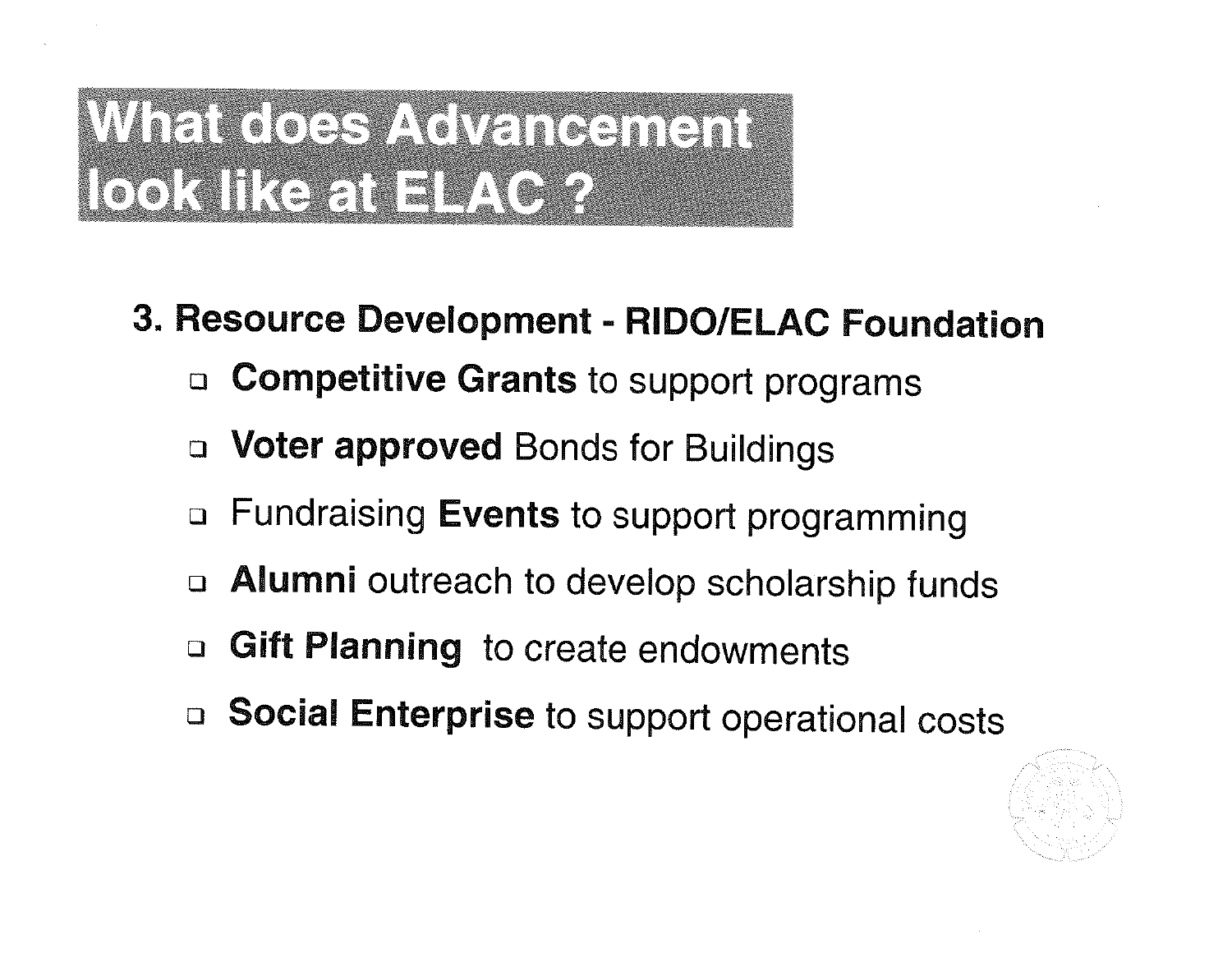# ATéninén Binder **IOAGVeneanen!**

- Needs to be a core function of the institution  $\Box$
- Needs to be included in the accreditation process  $\Box$
- Needs to be involved in program review and viability  $\Box$
- Needs to include the Foundation board in strategic  $\Box$ planning